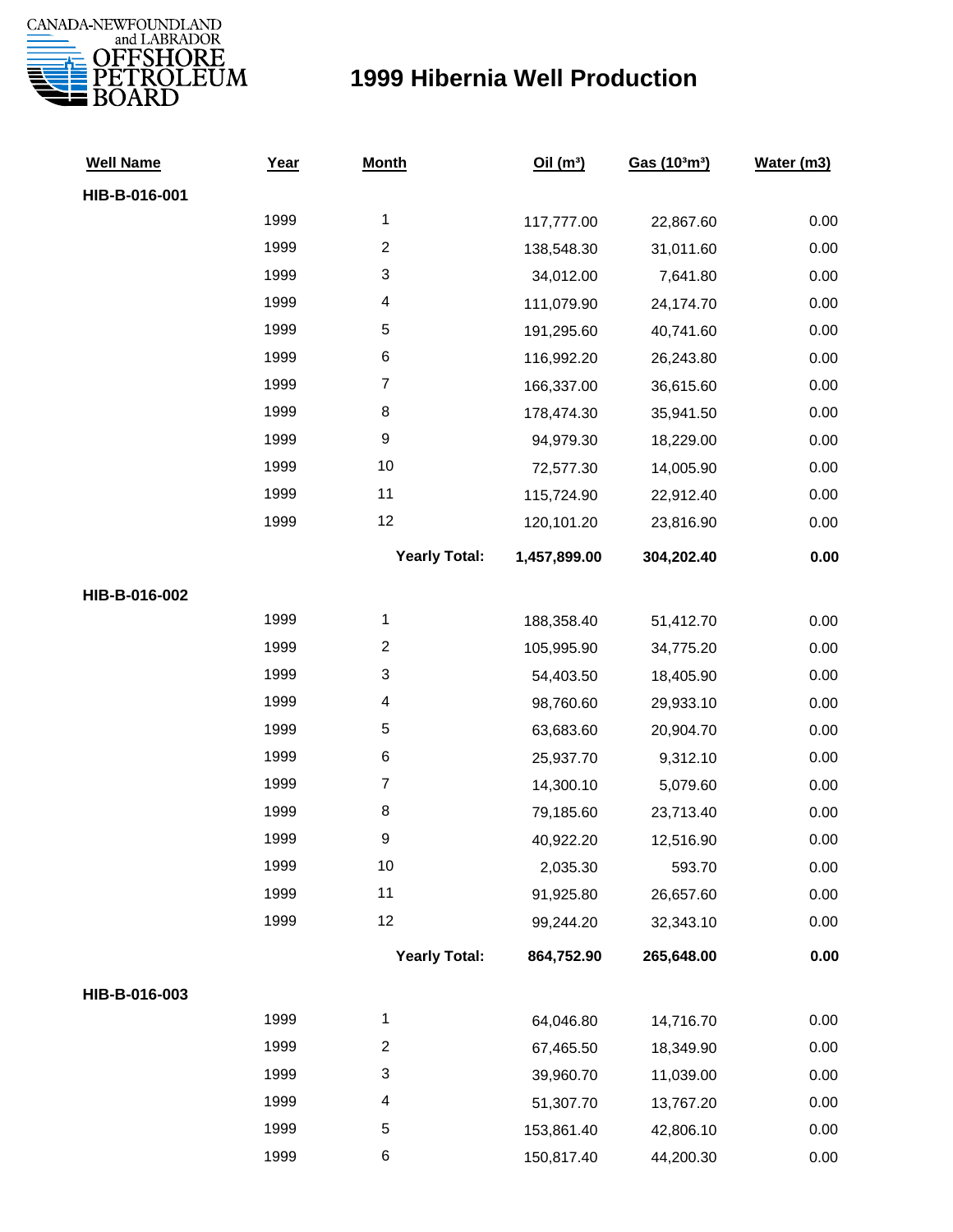

## **1999 Hibernia Well Production**

| <b>Well Name</b> | Year | <b>Month</b>         | Oil(m <sup>3</sup> ) | Gas (103m3) | Water (m3) |
|------------------|------|----------------------|----------------------|-------------|------------|
|                  | 1999 | $\overline{7}$       | 151,838.00           | 46,828.00   | 0.00       |
|                  | 1999 | 8                    | 100,821.10           | 27,188.10   | 0.00       |
|                  | 1999 | 9                    | 63,753.40            | 15,430.40   | 0.00       |
|                  | 1999 | 10                   | 12,150.20            | 3,194.90    | 0.00       |
|                  | 1999 | 11                   | 105,413.80           | 28,909.20   | 0.00       |
|                  | 1999 | 12                   | 110,342.60           | 29,569.20   | 0.00       |
|                  |      | <b>Yearly Total:</b> | 1,071,778.60         | 295,999.00  | 0.00       |
| HIB-B-016-004Z   |      |                      |                      |             |            |
|                  | 1999 | $\overline{c}$       | 29,891.90            | 7,896.40    | 0.00       |
|                  | 1999 | 3                    | 28,432.10            | 8,386.00    | 0.00       |
|                  | 1999 | 4                    | 133,219.20           | 34,364.10   | 0.00       |
|                  | 1999 | 5                    | 132,495.00           | 33,563.60   | 0.00       |
|                  | 1999 | 6                    | 141,619.60           | 38,163.70   | 0.00       |
|                  | 1999 | $\overline{7}$       | 173,457.10           | 46,622.70   | 0.00       |
|                  | 1999 | 8                    | 81,573.20            | 21,084.40   | 0.00       |
|                  | 1999 | 9                    | 82,861.00            | 20,352.40   | 0.00       |
|                  | 1999 | 10                   | 37,072.90            | 8,523.80    | 0.00       |
|                  | 1999 | 11                   | 143,559.20           | 32,907.90   | 0.00       |
|                  | 1999 | 12                   | 122,042.30           | 27,481.50   | 0.00       |
|                  |      | <b>Yearly Total:</b> | 1,106,223.50         | 279,346.50  | 0.00       |
| HIB-B-016-010Z   |      |                      |                      |             |            |
|                  | 1999 | 1                    | 9,475.80             | 1,930.50    | 0.00       |
|                  |      | <b>Yearly Total:</b> | 9,475.80             | 1,930.50    | 0.00       |
| HIB-B-016-011    |      |                      |                      |             |            |
|                  | 1999 | 4                    | 25,754.80            | 4,956.20    | 0.00       |
|                  | 1999 | 5                    | 39,885.90            | 7,781.20    | 0.00       |
|                  | 1999 | 6                    | 90,696.90            | 18,038.60   | 384.30     |
|                  | 1999 | 7                    | 92,608.50            | 19,936.70   | 3,380.60   |
|                  | 1999 | 8                    | 94,548.10            | 18,130.00   | 3,766.00   |
|                  | 1999 | 9                    | 70,296.80            | 13,570.40   | 2,461.70   |
|                  | 1999 | 10                   | 41,637.00            | 9,369.30    | 553.40     |
|                  | 1999 | 11                   | 86,679.00            | 20,904.40   | 2,057.20   |
|                  | 1999 | 12                   | 74,602.70            | 16,118.30   | 827.50     |
|                  |      | <b>Yearly Total:</b> | 616,709.70           | 128,805.10  | 13,430.70  |